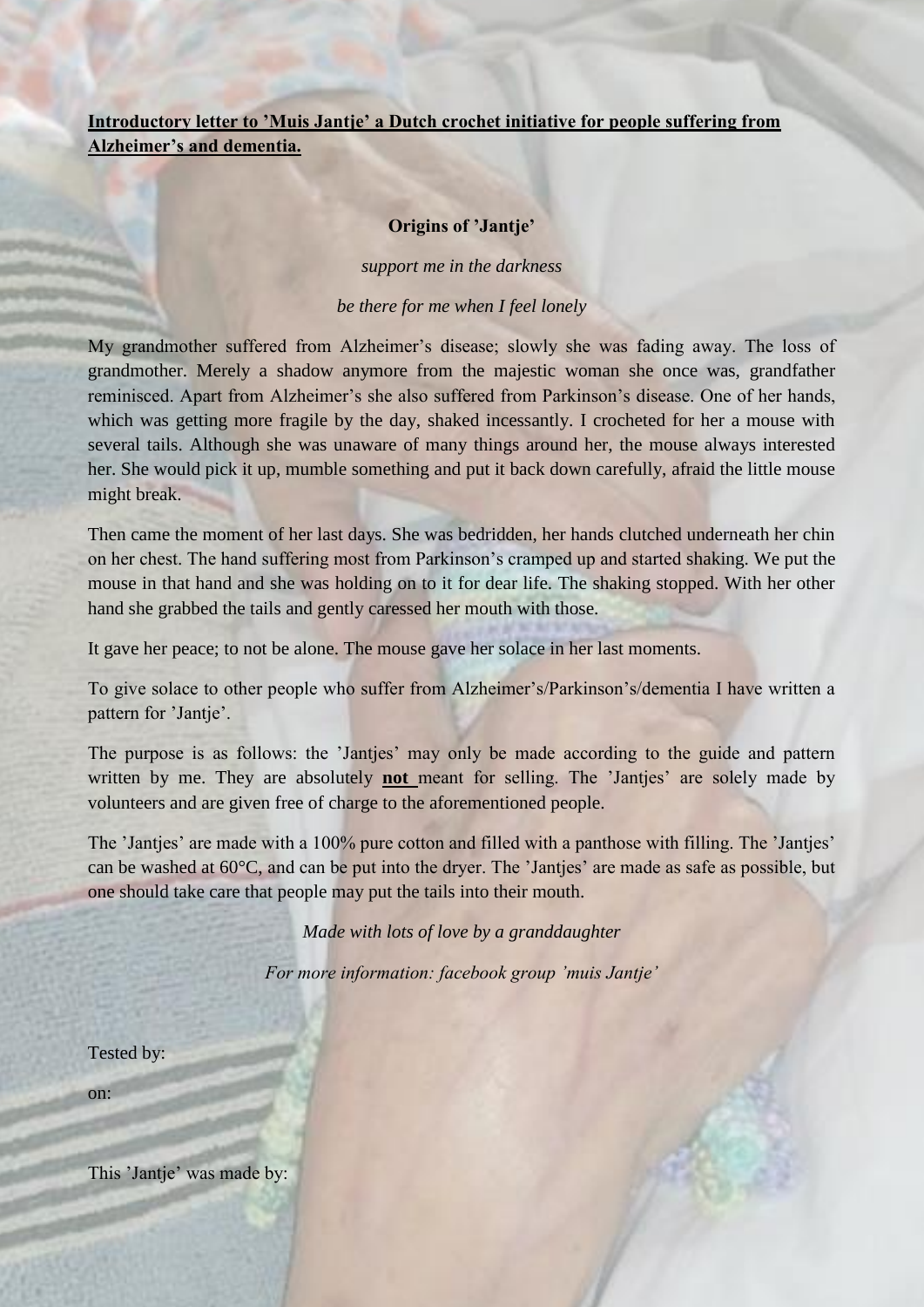### **Important information, please read this first**

### 'Jantjes' will always need to be inspected!

In order to guarantee the quality of the 'Jantjes' they will always need to be inspected. We do not want poor quality 'Jantjes' which cannot give the desired results to go to facilities. The inspection is also needed even when you crochet one for a family member, friend, acquintance, etc.

The 'Jantjes' are handed out to patients by the personnel of the healthcare facilities as they know best who will benefit from the use of a 'Jantje'.

*In the group we use several different terms:*

### **Keurmeesters (inspectors)**

Inspectors are found throughout The Netherlands. They wash, dry, inspect and package the 'Jantjes' in the correct way. After that they take the 'Jantjes' to the various healthcare facilities in their region. Approved 'Jantjes' receive a quality mark so that the facilities know that these 'Jantjes' were properly inspected.

### **Huismuizen (house mouses)**

When you are an employee at a healtcare facility and you would like to donate 'Jantjes', these will always need to be inspected. However, I understand it is expensive to send out boxes for inspection and pay for postage for return. Therefore, we have come up with a solution: Send one 'Jantje', this will be inspected and if approved you may become inspector for your own facility. This means that you may inspect 'Jantjes' for you facility only and only after they have decided to join this initiative. It is important you send one 'Jantje' first for inspection, so you can become a 'huismuis'. Please also let us know which healthcare facility you work.

# **Muizenvangers (mousetrappers)**

Muizenvangers are people who collect mouses in their surroundings so they can collectively be send to an inspector. This way, everybody shares in the postage.

# **IMPORTANT:**

### *Before you start crocheting*

First read through all the files, in order to avoid disappointment. Files that are important before you start:

- The requirements of 'Jantje'
- Pattern 'Jantie'

# *Receiving 'Jantjes':*

If your healthcare facility would like to receive 'Jantjes', but nobody crochets, it is possible to pay for postage. The inspectors will then send 'Jantjes' out. Please note, 'Jantjes' are not for sale and their existence solely relies on the hard work of volunteers.

### **Good luck with crocheting!!**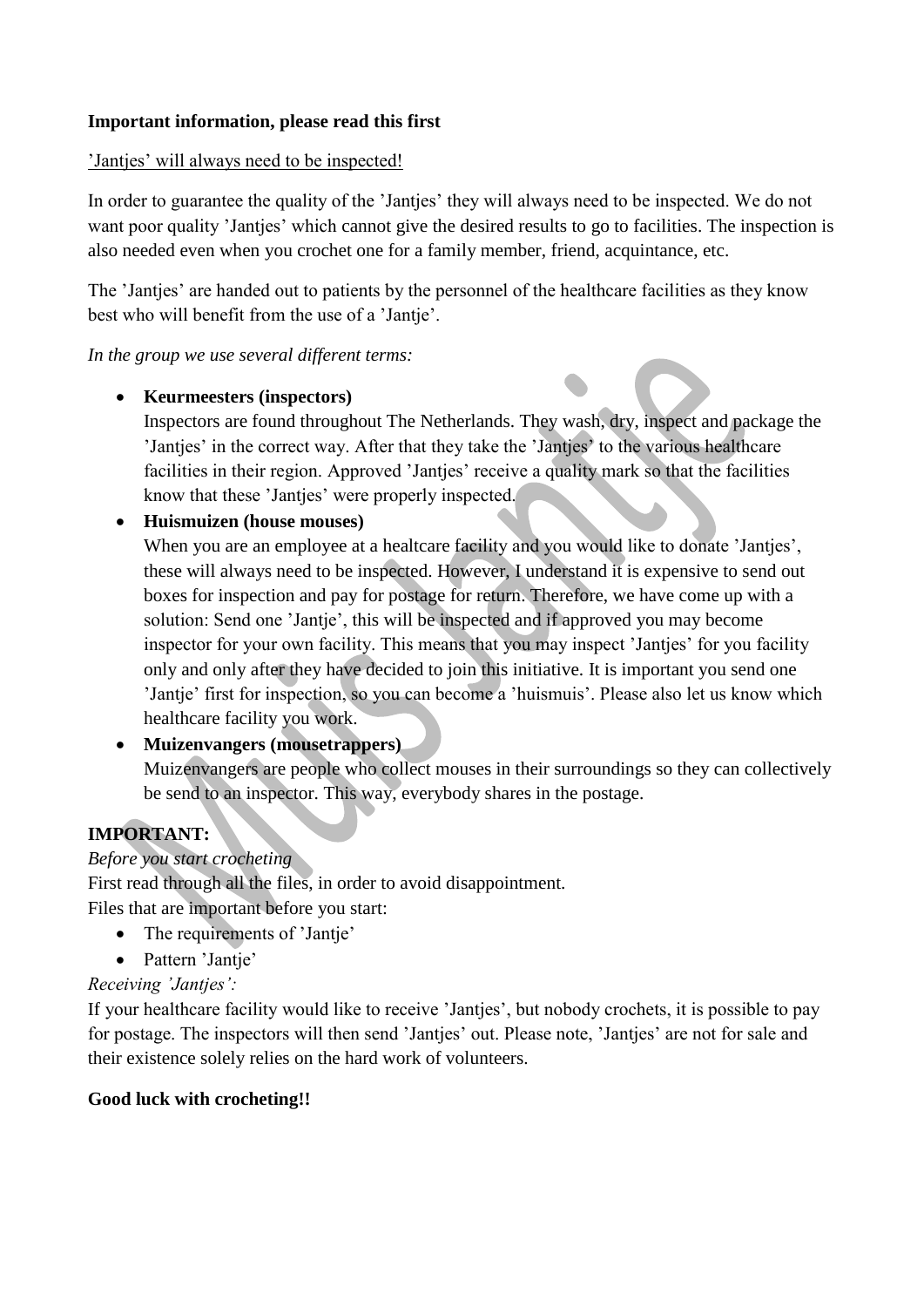# **Requirements of a 'Jantje**

- A 'Jantje' has to be made according to the pattern
- A 'Jantje' cannot be decorated, due to its fits in the hand of the owner



• The tails have to be made according to the pattern. The body of a 'Jantje' is 8-12 cm lang. The stretched tail is 9-11 cm long. **Please pay attention to this when you stretch the tail.** The circumference of the widest part of the body is 16- 20 cm. This measure is flexible due to 'no two hands are the same'.



- The filling needs to be washed properly and can be bought at many hobbystores, as well as the Hema. This filling needs to go into a panthose, which is subsequently sewn shut. This is to prevent filling to end up in the owner's mouth if they put 'Jantje' into their mouth.
- A 'Jantje' cannot be filled to the max, which may be a bit hard to determine at first. However, if you can squeeze the 'Jantje' easily after filling the filling has been appropriate. Keep in mind that the owners of 'Jantje' are elderly people with less power. They need to be able to hold and squeeze the 'Jantje' relatively easily.
- 'Jantjes' can only be made with a 100% pure cotton. If you want to use other cotton, send this to me so I can determine whether the cotton is ok. The most important is that after washing the cotton may not fluff and should be soft to the touch.
- Before the 'Jantjes' go to their owners they'll first need to be washed and dried (not in dryer). After that they will need to be bagged and send with the intro letter.

### *Where do the 'Jantjes' go:*

- All 'Jantjes' have to go to an inspector ('keurmeester'). They wash and inspect the 'Jantjes'. This way we can ensure the quality of the 'Jantjes'. They also bring the 'Jantjes' to healthcare facilities and the personnel there will hand out the 'Jantjes', as they will know which occupants are helped the most
- If you have a family member for which you want to make a 'Jantje', these will also have to go through inspection first.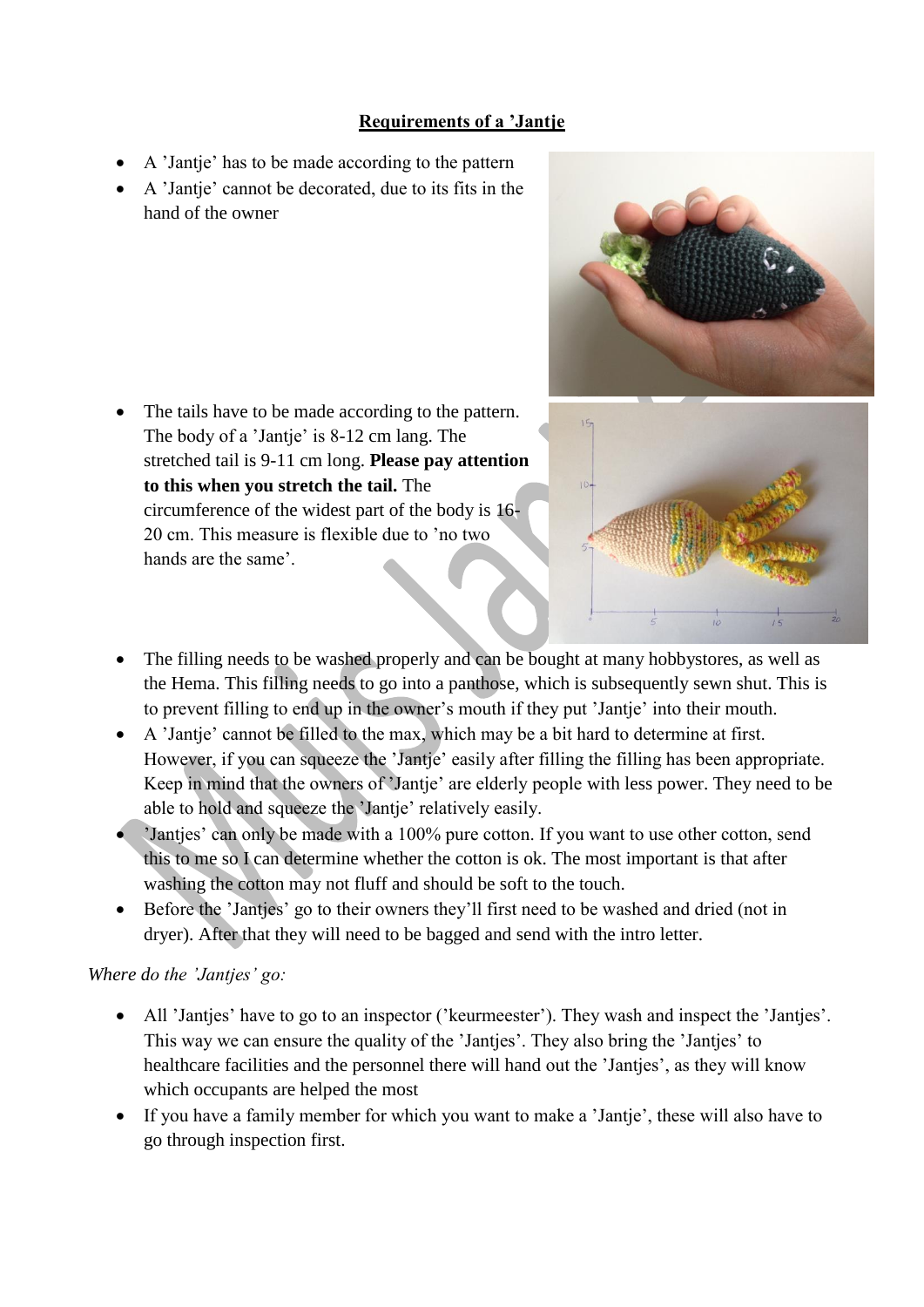- At the files of this group you will find a list of inspectors in The Netherlands. This list is continously updated. They will check whether the 'Jantjes' meet the requirements. Approved 'Jantjes' will be certified by the inspector by signing the intro letter, so that the healthcare facilities can be sure that the 'Jantje' is safe for use
- If you are an employee of a healthcare facility and you would like to hand out 'Jantjes' these will also have to be approved first. However, I understand it is expensive to send out boxes for inspection and pay for postage for return. Therefore, we have come up with a solution: Send one 'Jantje', this will be inspected and if approved you may become inspector for your own facility. This means that you may inspect 'Jantjes' for you facility only and only after they have decided to join this initiative. It is important you send one 'Jantje', so you can become a 'huismuis'. Please also let us know which healthcare facility you work.

### *Approved cotton:*

- Babette Breikatoen no. 8 (Schiltmans Self Service Den Bosch)
- Buttinette Camilla (uit Oostenrijk)
- Catania uni garen
- Catania multicolor garen
- Cotone uni + Cotone print (Lana Grossa)
- Catona (Scheepjes)
- Drops Muscat
- Durable colar (niet de andere lijnen van Durable)
- Grundl cotton quick print
- Grundl cotton quick uni
- Katia Capri
- Katia Capri Print
- Katia Capri Plus
- $\bullet$  Katia monaco baby
- Katia Jaipur
- Lammy rio Denim
- Lang Yarns-Marisa uni
- **.** Lang Yarns-Marisa color
- Limone uni (Schoeller en Stahl)
- Limone color (schoeller en Stahl)
- Luxor (Schachenmayr nomotta)
- Mr. Cey garen
- Online Linie 11 Alpha
- Online Linie 165 Sandy colours
- Phildar coton 3
- Pingouin Esterel
- Record
- $\bullet$  Rio uni + multi
- Steinbach Capri
- Sunny (Lammy Yarns)
- Sunny multi (Cheval Blanc)
- Ushi Wolle superglanz
- Wibra (Nova)
- Yarn and colours must have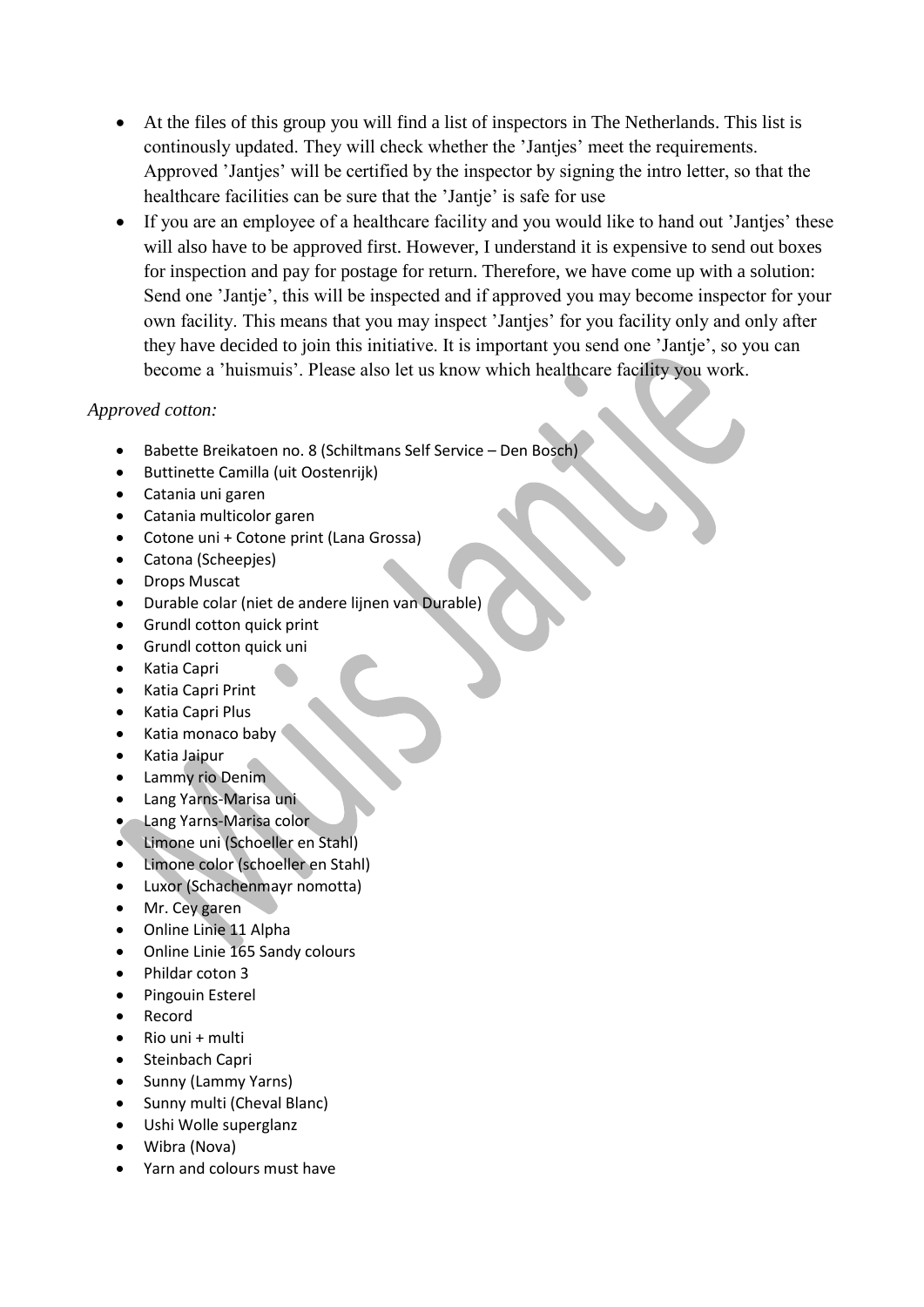#### *Disapproved cotton:*

- Action (Made by Me)
- Alize Bella
- Amy Zeeman
- Anna en Claros cotton yarn
- Annel cotton 8
- Bambino Bomull
- Belday home
- Carina g-b cotton 8
- carina grignasco
- Catania denim
- Linda (Big Bazaar)
- Cable 4
- Coton nature (Lammy Yarns)
- DMC Natura Just Cotton
- Durable
- Hema katoen
- Katia Bombay
- Katia Cotton Yeans
- Larra (scheepjes)
- Larra Batik (scheepjes)
- Mayflower Cotton8
- Moriposa (lydl)
- Monique garen (kruidvat)
- Pharao (austermann)
- Record 210 color (schoeller Stahl)
- Scheepjes isis multi
- Scheepjes cotton 8
- Scheepjes soft fun print
- Soleil (Beijer)
- Strengels (boekenvoordeel)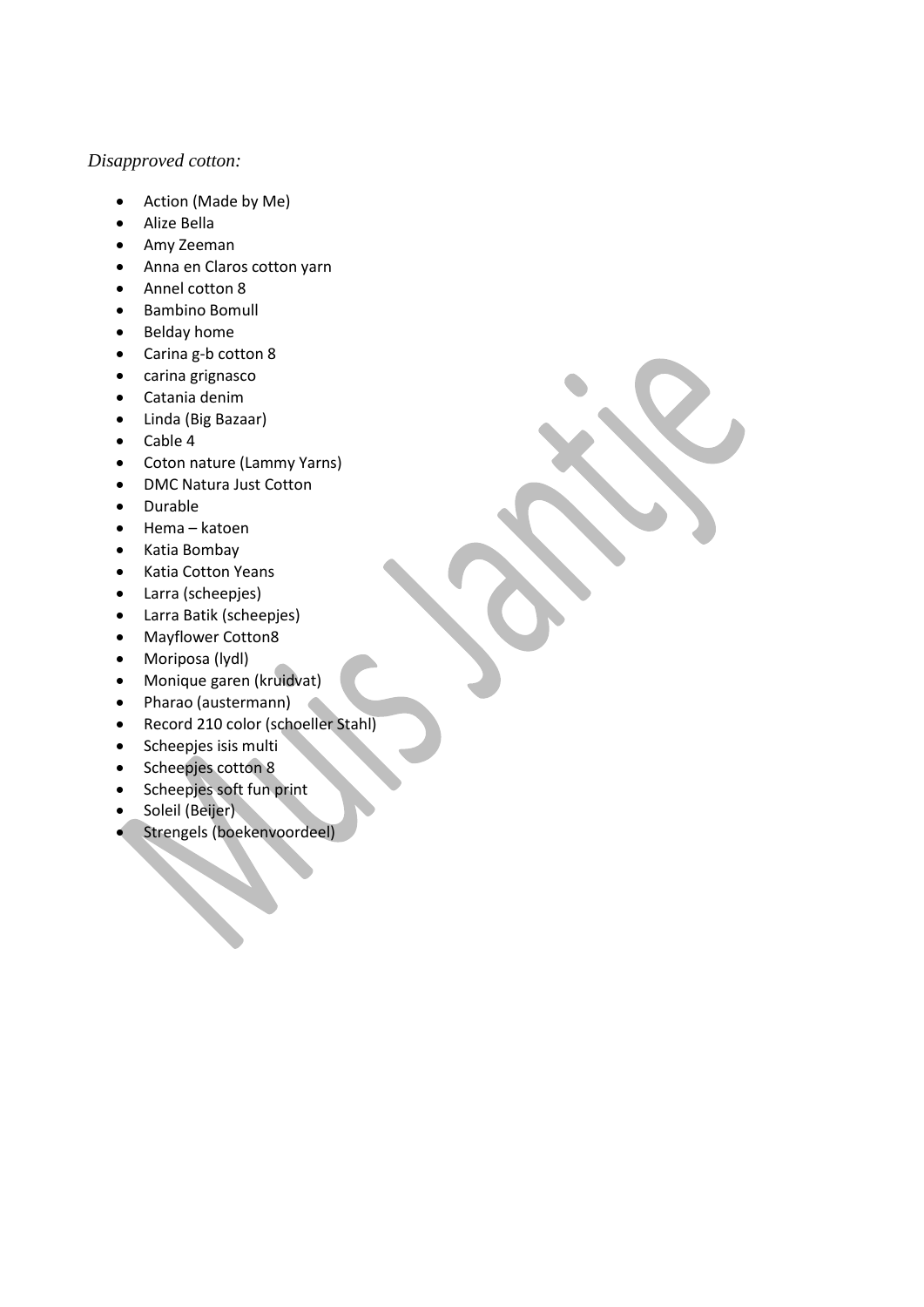

My grandmother suffered from Alzeimer's disease. Slowly we saw her fade away. The loss of grandmother. Merely a shadow anymore from the majestic woman she once was, grandfather reminisced. I crocheted for her a mouse with several tails. My grandmother received so much support from the little mouse. She would fiddle with it instead of pulling out her oxygen tube and became more peaceful. She wouldn't ask anymore: 'Will you stay with me?', because the mouse was with her.

# **This initiative arose to help other people who suffer from Alzheimer's/dementia/Parkinson's and give them solace with a 'Muis Jantje'.**

- 'Jantjes' are crocheted by volunteers
- 'Jantjes' are inspected
- 100% pure cotton
- 'Jantjes' are handed out to healthcare facilities belonging caring for our target group

Would you like to crochet or support us please look at

**www.muisjantje.com / facebookpage 'Muis Jantje'**

or **mail to [muisjantje@gmail.com](mailto:muisjantje@gmail.com)** or register

at the **facebook group 'Muis Jantje'**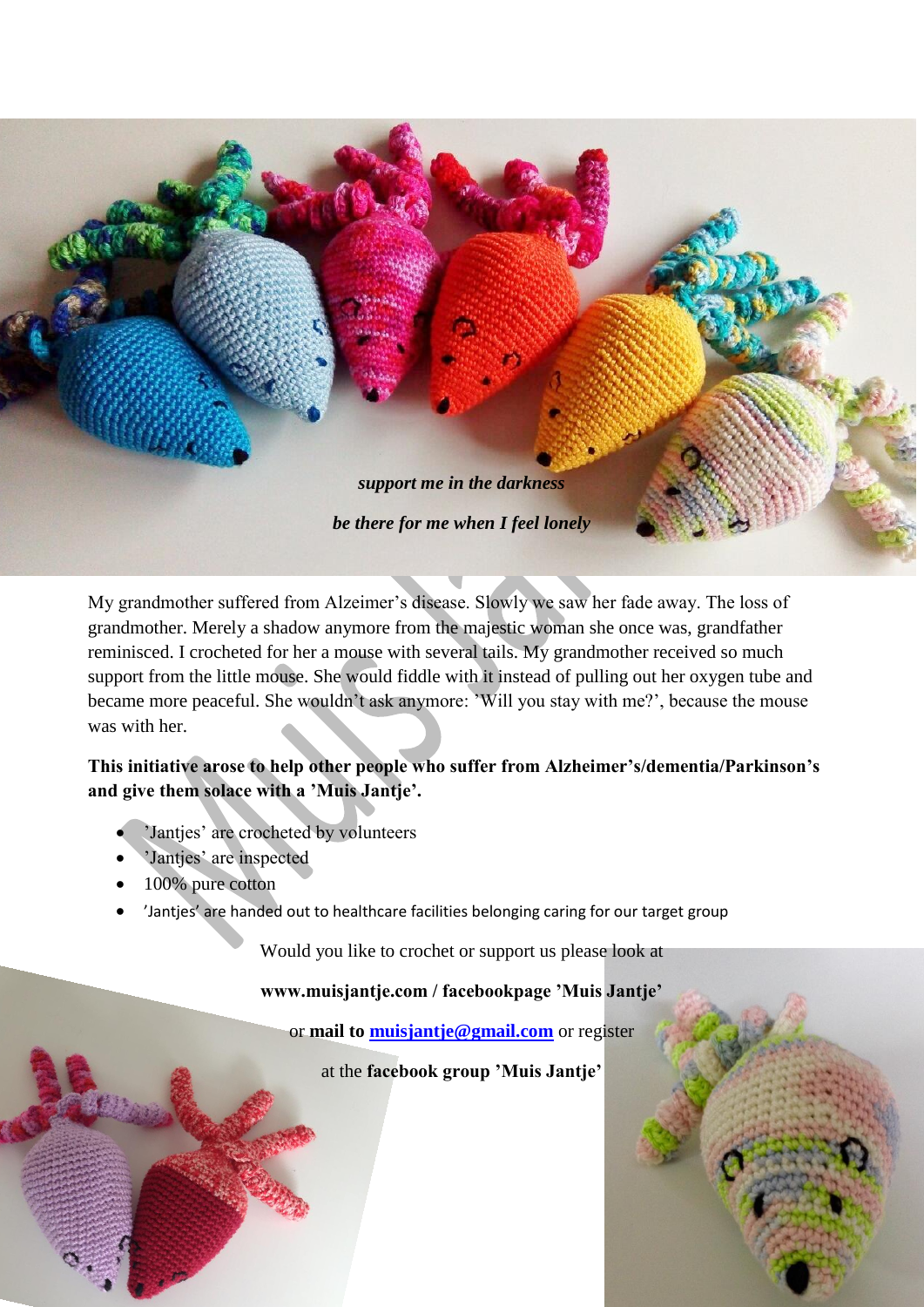## **Tips for making a 'Jantje':**

'Jantje' is made easiest before decreasing (row 24). It will be easier to stuff it then.



- The first two rounds can be made in a different colour, to create the effect of a nose (see photo)
- Use a marker to mark the first stitch; this will make counting easier
- Turn the tails the right way, this way they will be sturdy enough
- A panthose can only be closed by sewing it closed or a very small knot. Make sure that the knot is pointed towards the bum.
- You can make two-coloured tails. Please refer to the file 'tweekleurige staarten in beeld'.
- Embroider with small stitches and make sure the threads are tucked in well.